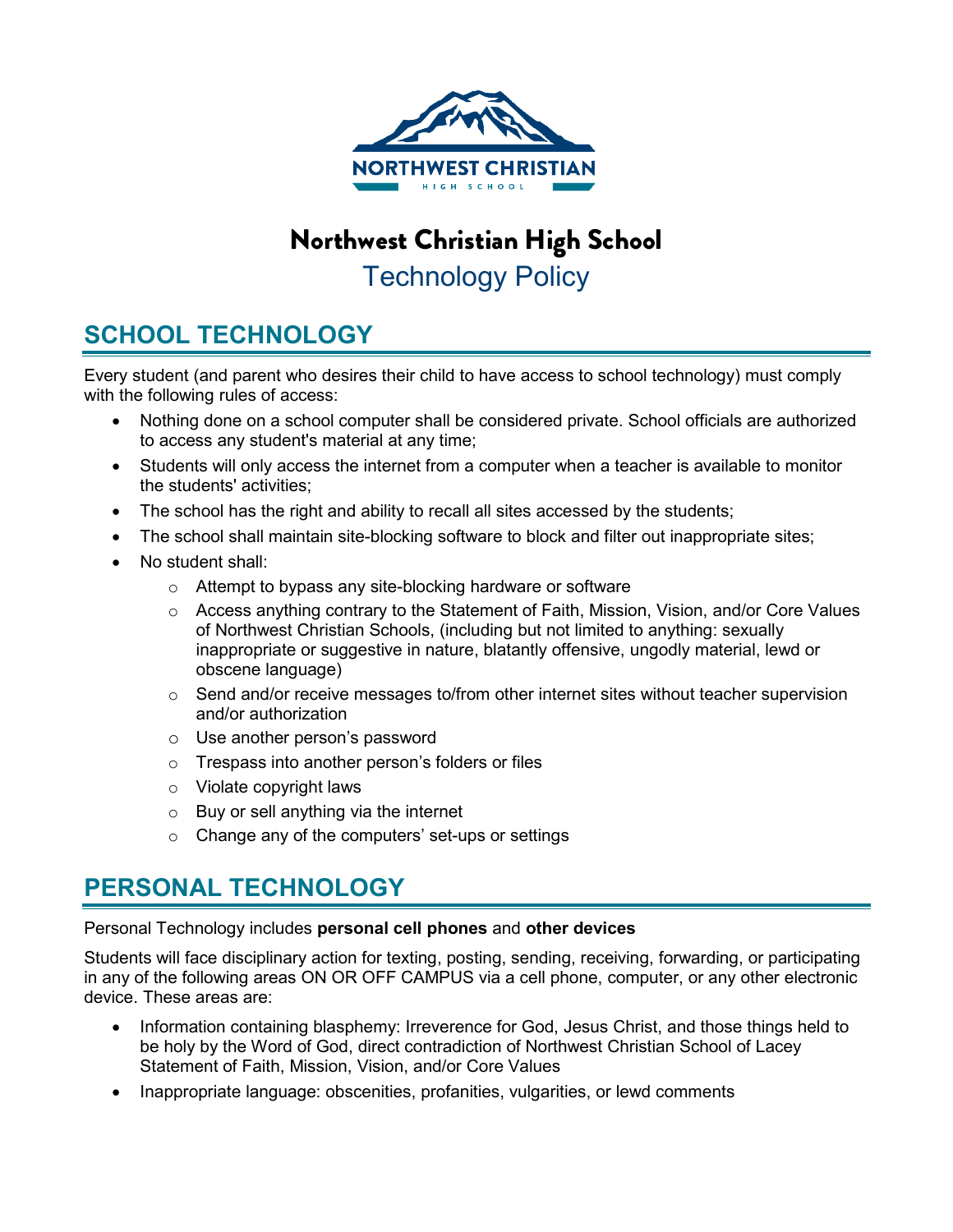- Harassing statements: personal attacks such as discriminatory, inflammatory, threatening, or disrespectful language; knowingly false or defamatory statements
- Sexually explicit or suggestive messages, photos, or images (sexting): sending, receiving, sharing, possessing, or intentionally viewing pictures, text messages, or e-mails that contain a sexual message or image.
	- o Violation of this may result in expulsion
	- $\circ$  Appropriate local, state, and federal laws will be followed and law enforcement will be contacted if warranted
- Students must ask permission prior to recording video or audio of any conversations, instructions, or interactions on school campus between students or school employees - RCW 9.73.030

### **Note: Students must promptly report any such known activities to a teacher or a school administrator.**

## **Cell Phone and User Agreement**

Students will be allowed to use their cell phones during lunch and between classes. Phones must be silent and out of sight during instructional time (unless requested by the teacher).

Students are permitted to use their cell phones in an appropriate manner during lunch and between classes. Cell phones will be required to be silenced and placed in an area designated by the teacher at the beginning of each class.

## **Purpose:**

Northwest Christian High School utilizes instructional technology as a means of moving toward our mission of teaching the skills, knowledge, and behaviors

necessary for students to become responsible citizens in the global community. Students learn collaboration, communication, creativity and critical thinking in a variety of ways throughout the school day. To be proactive in the effort toward understanding and keeping with today's growing social and interactive technology trends, it is our hope that these expectations will increase awareness and training while putting into practice social and professional etiquette relating to electronic devices.

## **Cyber Safety**

We will review cyber-safety rules with students frequently throughout the course of the school year and will offer reminders and reinforcement about safe cell phone behaviors. In addition to the rules outlined, students will be expected to comply with all class and school rules while using personal devices. The use of a cell phone is not a right, but a privilege.

## **Guidelines**

Violating the established expectations will result in the following:

- Students who are in possession of cell phones must adhere to the Student/Parent Handbook, NCS Student Technology Policies, and all Board Policies.
- Students may not use their cell phone during instructional time. This includes office runners and/or students who are in the hallways or in the restrooms during instructional time. Instructional time is defined as the time from the tardy bell to the dismissal bell.
- Students who need to leave early for appointments or illness must check out through the office. *Students cannot just call/text home and then leave school property.*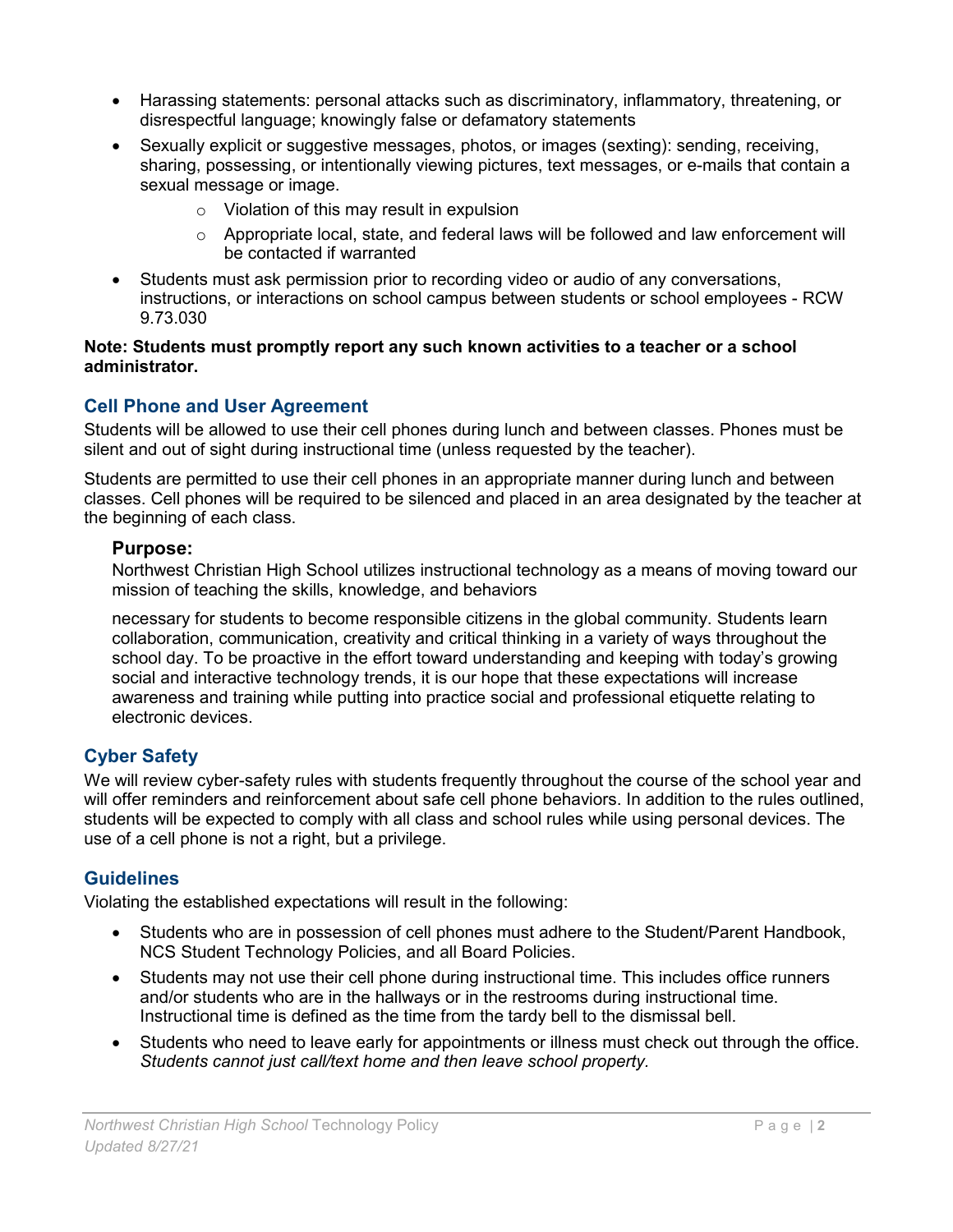- Refer to student code of conduct for disciplinary actions taken towards electronics noncompliance.
- Students may not have cell phones or any other devices in the bathrooms.

## **Guideline Infractions**

The following are considered more serious offenses/infractions and will be referred directly to the administration to be reviewed:

- Students may not use cell phones to "bully" or post derogatory statements about students, faculty, or staff via text message or social media.
- Cell phones may not be used to assist any student on assignments, quizzes, or tests without teacher approval.

## **Students and Parent/Guardians Acknowledge That:**

- The school's network filters will NOT be applied to a device's connection to the internet. Therefore, any student who accesses websites that are prohibited by the NCS Student Technology Policies or Student/Parent Handbook will be subject to discipline.
- Cell phones should be charged prior to school and run on battery power (or mobile battery pack) while at school.

## **Students Aare Prohibited From:**

- Bringing a cell phone on premises that infects the network with anything designed to damage, alter, destroy, or provide access to unauthorized data or information.
- Processing or accessing information on school property related to "hacking," altering, or bypassing network security policies.

### **Lost, Stolen, Or Damaged Devices**

Each user is responsible for his/her own cell phone and should use it responsibly and appropriately. Northwest Christian High School takes no responsibility for stolen, lost, or damaged cell phones, including lost or corrupted data on those devices. While school employees will help students identify how to keep personal devices secure, students will have the final responsibility for securing their cell phones.

## **Usage Charges**

NCHS is not responsible for any possible device charges (i.e. apps a student downloads during class) to your account that might be incurred during approved school-related use.

### **Network Considerations**

Users should strive to maintain appropriate bandwidth for school-related work and communications. NCHS does not guarantee connectivity or the quality of the connection with personal devices. NCHS is not responsible for maintaining or troubleshooting students' personal electronic devices.

#### *During the course of the school year, additional rules regarding the use of personal devices may be added or modified.*

## **Electronic Media**

Electronic media includes all forms of social media, such as text messaging, instant messaging, electronic mail (e-mail), web logs (blogs), electronic forums (chat rooms), video-sharing websites (e.g. YouTube), editorial comments posted on the Internet, and social network sites (e.g., Facebook, Twitter,